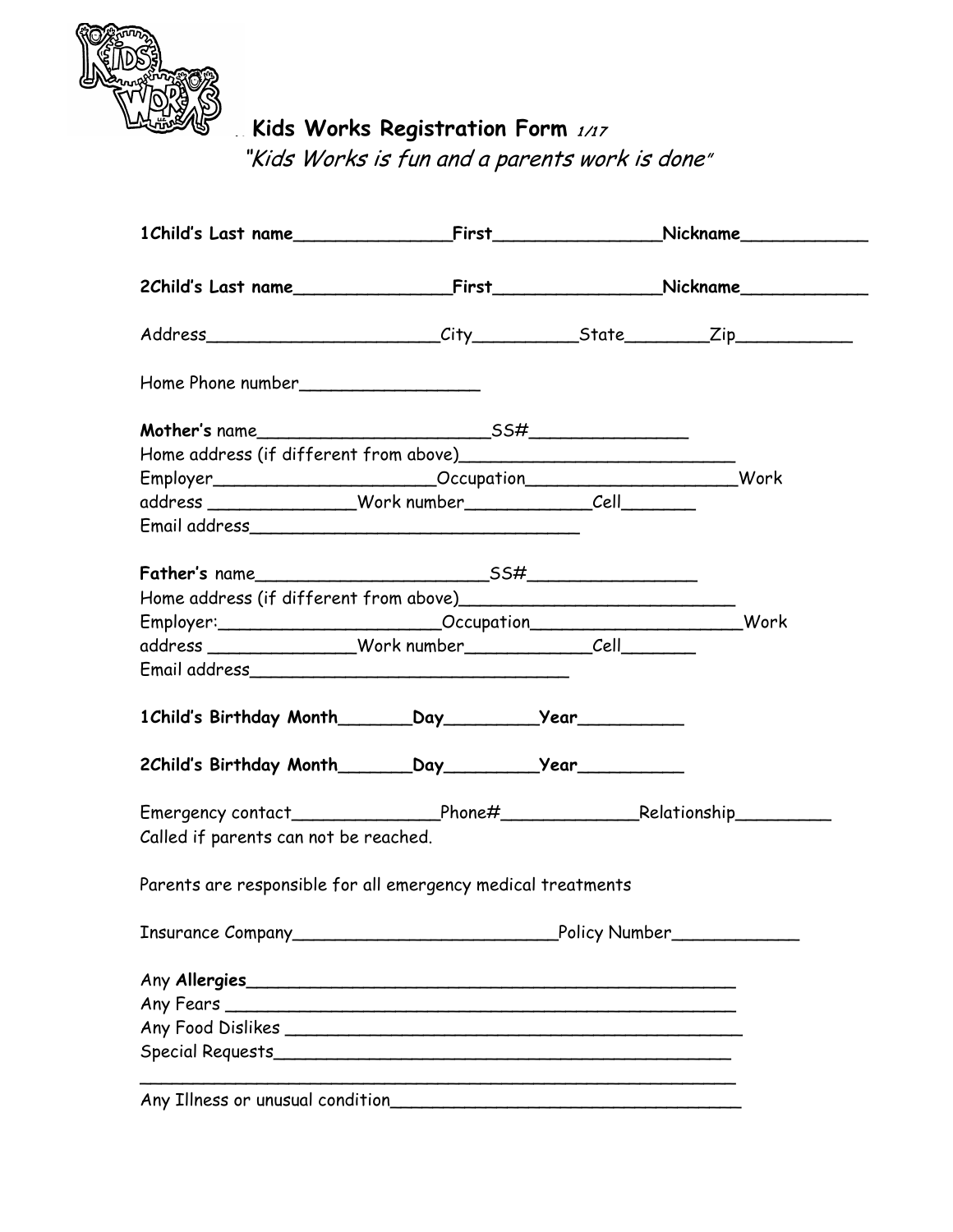Other Childcare Centers attended in Casper\_\_\_\_\_\_\_\_\_\_\_\_\_\_\_\_\_\_\_\_\_\_\_\_ Child's Physician\_\_\_\_\_\_\_\_\_\_\_\_\_\_\_\_\_\_ Phone#\_\_\_\_\_\_\_\_\_\_\_\_\_ Child's Dentist\_\_\_\_\_\_\_\_\_\_\_\_\_\_\_\_\_ Phone#\_\_\_\_\_\_\_\_\_\_\_\_\_\_\_ Daily Care Hours Monday From\_\_\_\_\_\_\_\_\_\_\_\_\_\_\_\_\_\_To\_\_\_\_\_\_\_\_\_\_\_\_\_\_ Tuesday From To Wednesday From\_\_\_\_\_\_\_\_\_\_\_\_\_\_\_\_\_\_To\_\_\_\_\_\_\_\_\_\_\_\_\_\_ Thursday From\_\_\_\_\_\_\_\_\_\_\_\_\_\_\_\_\_\_To\_\_\_\_\_\_\_\_\_\_\_\_\_\_ Friday From\_\_\_\_\_\_\_\_\_\_\_\_\_\_\_\_\_\_To\_\_\_\_\_\_\_\_\_\_\_\_\_\_ Saturday From To

Only the following person(s) may remove my child (ren) from Kids Works LLC without previous notice

| Name                  | Phone |
|-----------------------|-------|
| Relationship to child |       |
| Name                  | Phone |
| Relationship to child |       |

**Waiver:** I hereby agree to waive any liability for Kids Works LLC, in case of an accident, incident, or occurrence which happens while my child is playing at Kids Works or is on the premises of Kids Works. I also agree to allow any supervisor at Kids Works to administer emergency medical care or to admit my child to see a doctor or go to the hospital in case of emergency

At Kids Works LLC our primary concern is for the safety of our most important assets, our customers. We will do everything in our power to prevent accident or injury to our customers. Unfortunately, accidents do happen no matter how closely the children are supervised. Kids Works has a play at your own risk policy and accepts no financial or legal responsibility.

I do hereby forever release and discharge Kids Works from any claims, demands, injuries damages, actions or causes of action and from all acts of active or passive negligence on the part of such company, corporation, LLC, its servants, agents or employees.

Payment: **I agree to pay for services provided for my child (ren) at time of service**. I also agree to pay all costs for collections and reasonable attorney's fees, in case the account goes to collection. If you intend to discontinue our services for P/T, M/T or F/T childcare/preschool, written notice must be given two weeks prior.

Tax statements and EIN # are available at the end of the year when account balances are paid in full.

| Parent signature | Date |  |  |
|------------------|------|--|--|
| Parent signature | Date |  |  |